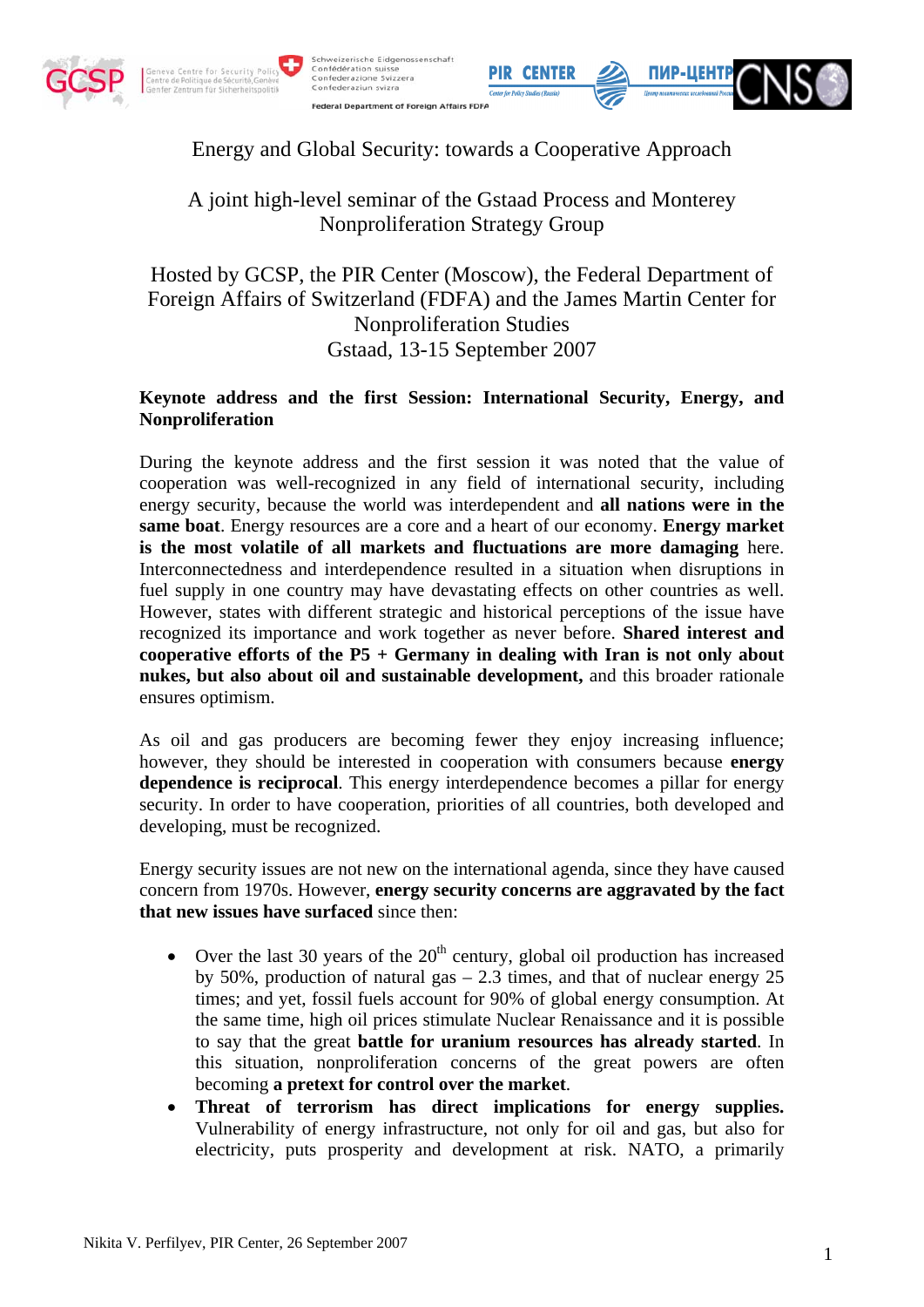

Schweizerische Fidgenossenschaft Schweizerische Eidgenos<br>Confédération suisse<br>Confederazione Svizzera<br>Confederaziun svizra

Federal Department of Foreign Affairs FDFA

military organization, now views energy security as a major challenge for its members.

- New giant consumers such as **India and China contribute to deterioration of environment**. China builds one new coal power plant every week. It is essential to integrate these countries in the global system by finding **balance between their development goals and environmental concerns**.
- Issue of energy security and assurance of supply is directly related to those of **public health and climate change**. WHO projects that a two degree increase in mean temperature will skyrocket cancer rates.
- **New suppliers** that emerged in 1980s and 1990s may soon **stop exporting** energy resources because these will be needed for domestic development.
- Some oil producing countries **lack refining capacities**. In the case of Iran, it could be used as a major leverage during negotiations; however, this usage is unlikely because it may mean a **declaration of war**. To have international community agree on petroleum sanctions requires outstanding developments in the region, such as a **nuclear test**.
- **Military action in the Gulf region may destabilize energy supplies** and cripple world economy with serious repercussions for many countries because of the increased interdependence.
- Other **classical conflicts,** many of which are frozen in Europe, will **threaten energy security** once they are revived.

It was suggested that in order to escape tough ride in the upcoming years it is not just a cooperative approach but rather **a joint strategy that should be sought** to deal with the increased energy interdependence. Such organizations as the **WHO and the WMO should be given more credit in finding solutions for the "soft power paradigm**" which now has strong impact on state security.

Addressing the issue of nonproliferation, it was noted that the **threat of proliferation has increased due to the Nuclear Renaissance**:

- Many countries have bought into a nuclear power message and are enamored by it. However, **commercial push and premature deployment ignore the necessity for systematic assessment** of nuclear energy costs and benefits and disregard the alternative sources.
- **No nuclear resistant technology is available right now**. However, nuclear resistant technology logic is **useful to dissuade skeptics** of nuclear energy development. **Generation IV reactors are in the pilot phase everywhere** but in China, and won't be available for commercial deployment untill 2020. Now we depend on a 40-year old reactor technology and the stepped approach of GNEP and global nuclear energy infrastructure may be helpful here. Russian floating nuclear power plants are not proliferation-resistant either. Possibility of their export to countries with no experience in nuclear energy management further stimulates proliferation risks.
- **Multilateral initiatives**, including that of Angarsk facility, **have great potential** which should not however be exaggerated. In the case of Angarsk, it can even threaten nonproliferation regime, if it provides fuel supply, thus letting India escape possible repercussions after the resumption of nuclear testing.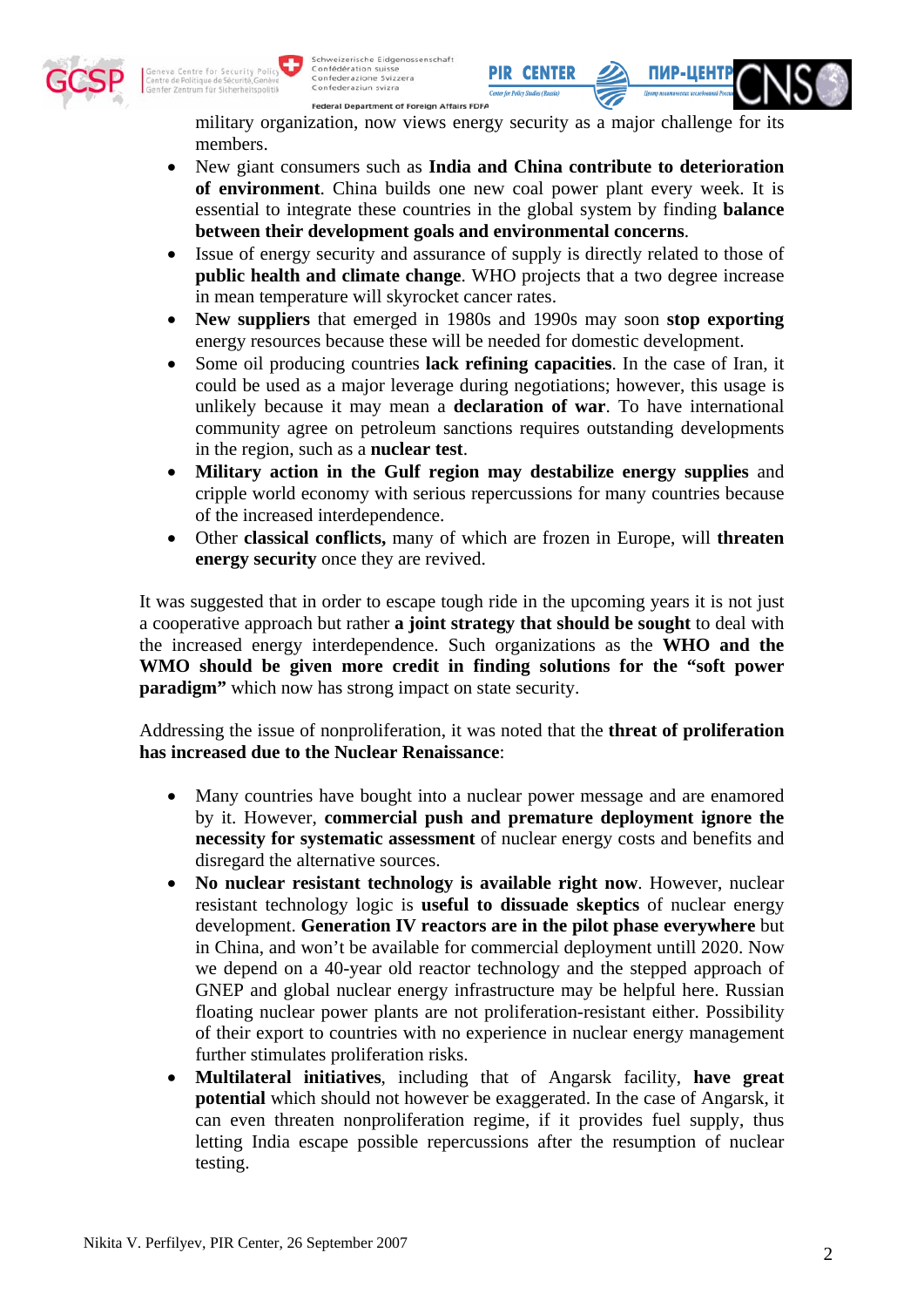



- Not only is the U.S. inconsistent in its policy towards India, **South Africa and Australia are violating their legally binding obligations** not to engage into nuclear cooperation with countries lacking full-scope safeguards arising under their accidence to the NWFZ in their respective regions. Short-term economic considerations prevail over nonproliferation concerns.
- IAEA has produced a **special document outlining the issues that a country aspiring to develop nuclear energy** should consider before applying for assistance. It is **very controversial in the IAEA context,** because many developing countries view it as an additional obstacle. IAEA cannot verify intentions and has to balance between its obligation to assist in the nuclear power development and to verify nonproliferation.

#### **Session 2. Renaissance of Nuclear Energy. What It Means for Global Economics, Security, and Nonproliferation.**

- Increased demand for nuclear energy results in growing demand for uranium, enrichment services, spent fuel storage, fuel reprocessing, proliferation of tangible technologies, know-how etc. It brings forward the challenge of **dissemination of nuclear safety culture**.
- When the benefits of nuclear cooperation are offered to non-NPT parties without the disciplines that NPT adherence requires it is not only a **setback to the important goal of universalisation**, but it is also a betrayal of those NPT states who played by the rules and accepted the restrictions and demands of NPT membership.
- **Additional funding support for IAEA's monitoring activities and development of criteria-based versus country-based arrangement** for associating the three non-NPT states into a closer association with some key goals of the treaty may be among the measures to **repair NPT vulnerability**.
- There are 30 nuclear plants under construction. Of these, more than 65% are in developing countries and the majority of them in Asia. **India, with a total of six nuclear power plants under construction, holds the second place.**
- The nuclear industry has not been left untouched by the winds of globalization. **Major nuclear companies have established transnational commercial linkages of a global character**.
- The energy potential of **India's uranium resources**, **enhanced 60 times** through fast breeder reactors, can be **enhanced 600 times through the use of thorium reserves**. A 500 MW prototype fast breeder reactor will be commissioned in 2011. India intends to introduce metallic fuel to shorten doubling time. Four more fast breeder reactors are to be constructed by 2020.
- It was suggested that **if a state violates compliance with IAEA standards, all cooperation with that country could be stopped**. It is worth making it a global norm.
- **Ethanol is not a substitute for fuel production**. If used widely, it would skyrocket food prices.
- We have now entered an **era of tight global oil and gas supplies**. It is by now fairly clear that oil and gas **supply is unlikely to grow at the same pace as demand**, meaning that globally other sources of energy will need to play a larger role. The price of oil and gas on international markets is likely to remain high.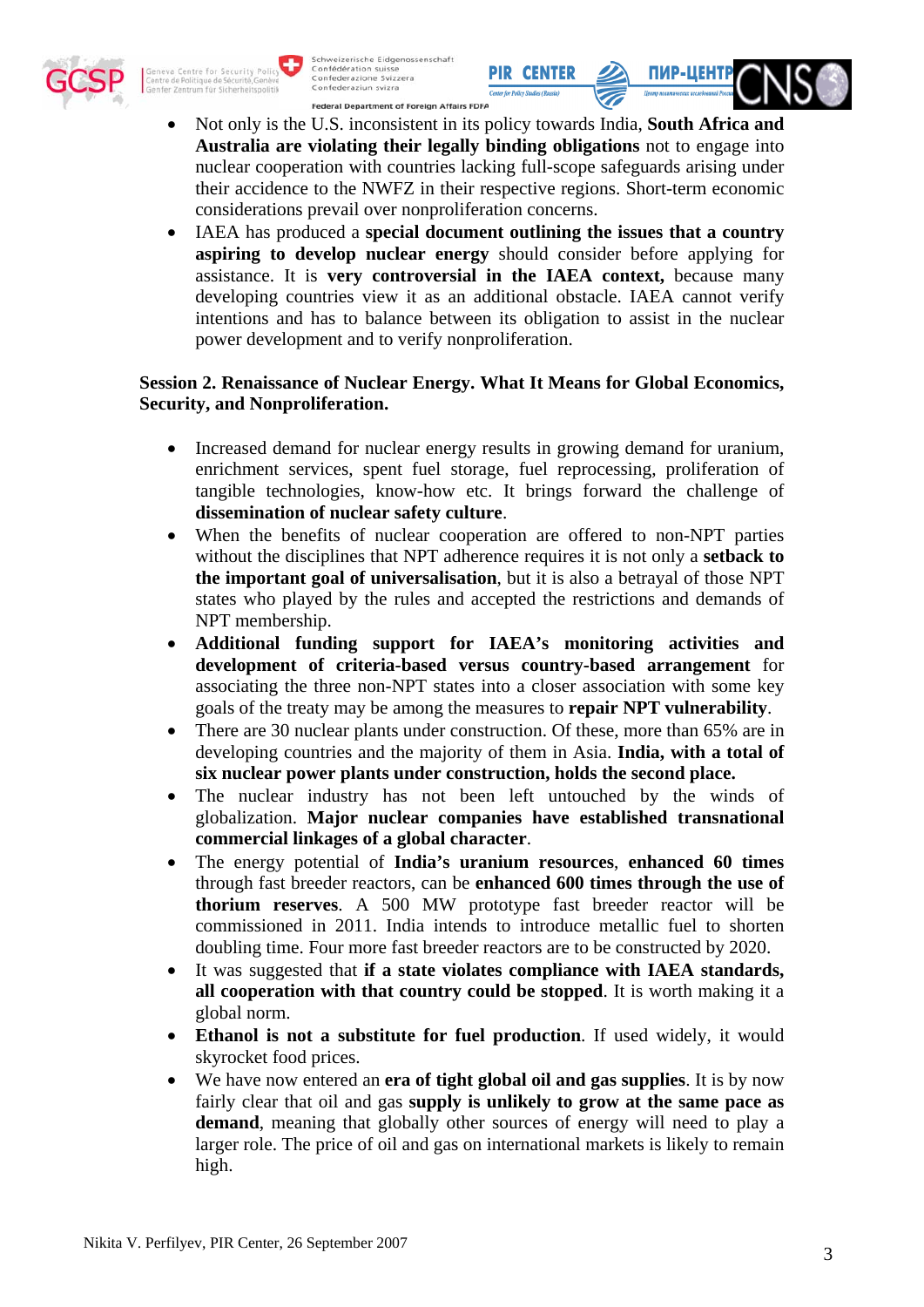

Schweizerische Eidgenossenschaft Schweizerische Eidgenos<br>Confédération suisse<br>Confederazione Svizzera<br>Confederaziun svizra

Federal Department of Foreign Affairs FDFA

In the Gulf countries, non-utilized capacity has now become scarce: all these countries are investing billions in increasing their crude oil production capacity, and under the new circumstances the marginal barrel of oil has a significant cost.

**PIR CENTER** 

ПИР-ЦЕНТ

- The Gulf countries have the power of money, but they need **electricity generation to diversify their industry for the time when oil and gas resources run out**. It can be used for such electricity-intensive activities as water desalination and aluminum smelting. Nuclear power plants are the cheapest source of base load electricity, followed by coal burning plants.
- Intentions to develop nuclear energy in the Gulf region are not Irandetermined, but have economic rationale. **Development of nuclear energy in the Gulf region** may be viewed as contributing to **nuclear renaissance** even more than its development in Asia, which is more vulnerable to economic crises.
- **Regional uranium enrichment program under international control** (entity of experts not necessarily from the Gulf region) can be used to find **solution to Iranian crisis** by offering a way for Iran to save face. E.g., why not make Natanz enrichment facility an extraterritorial entity?
- The idea of nuclear fuel assurance of supply is gaining political momentum. It is viewed as an additional assurance to the market that has been operating quite sufficiently. **Assurance of supply represents risk reduction strategy**. These proposals formulate into an idea of a club with voluntary membership at no risk and cost, which does not require legally binding obligations but rather discourages development of indigenous nuclear capabilities. It also refers to Russian **Angarsk facility** where an **evolution from requirement to forego domestic program in favor of a more flexible approach** can be seen. It became the result of consultations with potential customers.
- **Nuclear power can be competitive** when nuclear power plants are placed at a distance from other energy resources (e.g., coal). Costs further decrease with standardization.

#### **Panel 1. Multilateral Approaches to Nonproliferation Implications to the Nuclear Fuel Cycle.**

#### **International uranium enrichment center (IUEC) in Angarsk**

- IUEC potential s**hould not be overestimated** as a tool to solve "countryspecific" nonproliferation issues.
- Russia and US in Iran: **depoliticize dealing with Iran** by technologically shifting Iran from enrichment to broad spectrum of nuclear energy activities. Cooperation in development of new technologies in nuclear fuel field, new reactors designs etc. could be a good start.
- If international uranium enrichment center were created on Iranian soil, it would increase Iran's influence in the region.
- Such countries as Argentina, Australia, Brazil, Kazakhstan, Canada and Ukraine stated that they **would not accept the condition to forego** domestic enrichment in the future as a precondition for participation in IUEC.
- The preamble of Russia-Kazakhstan agreement on IUEC has reference that Kazakhstan does not possess currently enrichment capabilities. **Russia-Kazakhstan agreement on IUEC was translated into English** is a template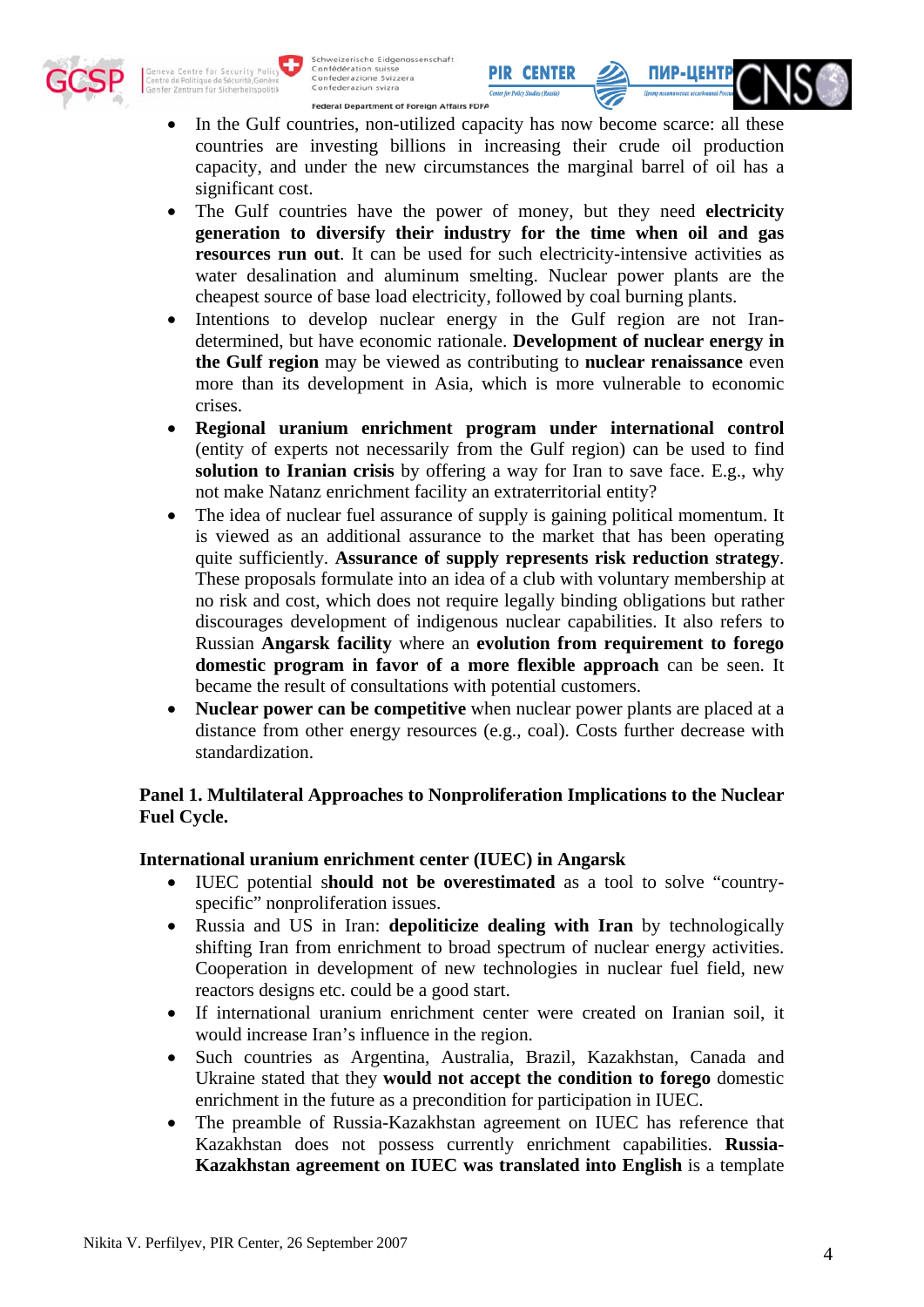

agreement and it can be modified. The criteria for the IUEC membership should not be discriminative.

**PIR CENTER** 

ПИР-ЦЕНТ

- IUEC in Angarsk can be supplemented by an **international educational center** with, for instance, Irkutsk State Technical University as a host.
- India is interested in providing Russia with reprocessed uranium for enrichment.
- **IAEA will not pay for "full scope" safeguards in Angarsk** because verification budget is limited and an increase in verification procedures in India and DPRK is expected.
- IAEA is examining functions of the IUEC Administrative Committee in order to decide whether it is worth joining it.
- It is necessary to evaluate capabilities in relation to intention. The IAEA's role is to **bring states to 'good' intentions**.

### **Panel 2. European Security and Natural Gas Supplies.**

The issue of European energy security is directly related to the EU-Russia relations. **Gas is an alternative for Europe**; however, **Russian gas exports are indispensable**. Debate behind energy security issues in Europe is not about supplies, but **about investments**.

- Issue of energy security in Europe has been heightened by the **EU enlargement**. 8 new Eastern European members who are more dependent on gas supplies from Russia are suspicious and antagonistic towards Russia.
- **In the liberalized market there is still interruption of supplies**. It is reflected in the price increase during peak demand.
- **Market liberalization does not lead to the investments in the idle capacity** required by the supply security. Investors in the competitive market prefer to invest in productive capacity. Idle capacity **must either be imposed by regulations, or provided directly by the government**. In the case of the EU it is logical that it would be defined within the EU, but national governments are reluctant to this idea.
- International oil and gas companies have long recognized that once they have invested upstream their investments make them hostage to changes in host government policies. **Should not foreign downstream investors in the EU, once their investment are in place and immovable, likewise find themselves motivated to comply with EU policies and provide uninterrupted services to the EU customers?** E.g., Venezuela continues to supply crude oil to its own refineries in the U.S. despite continued hostilities between the two countries.
- Natural gas exporters who find themselves in direct contact with customers in the EU, as part of their marketing program, become highly familiar with the needs of their customers. Such direct contacts will render service interruptions not merely abstract, but highly personal events. The bad publicity and damage to the supplier's customer relations will be even more severe than it was the case as long as a purely European company was intermediary. **Downstream foreign investments will contribute to European energy security**.
- **Dual political and economic nature of Gazprom makes it vulnerable** on both sides. Gazprom cannot implement its advantages of being a monopoly: 1. It is **unable to raise domestic prices**. 2. **2008 makes Gazprom's future**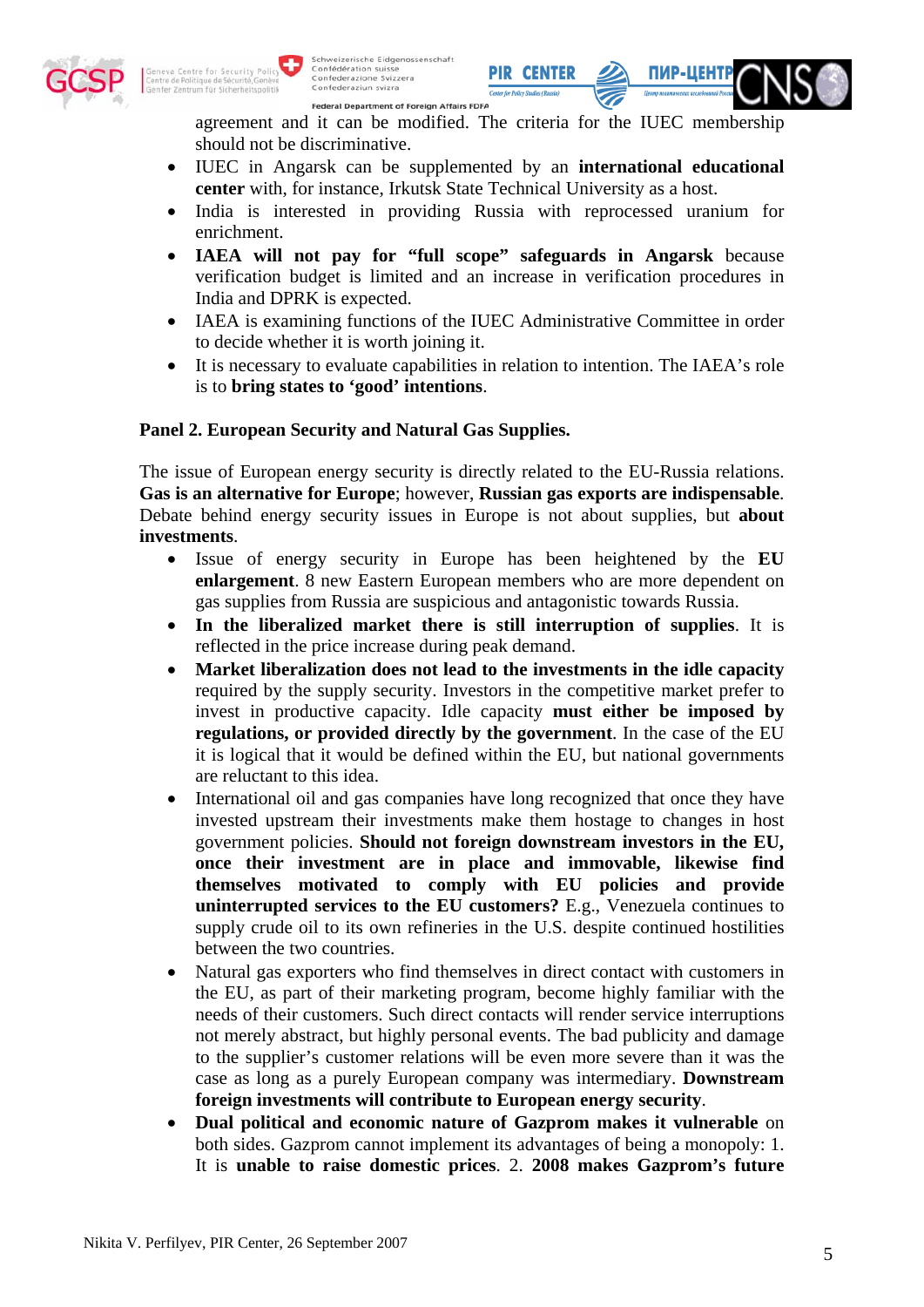

**unclear** because orders from Kremlin may change, thus it is difficult to make long-term planning.

**PIR CENTER** 

ПИР-ЦЕНІ

- Energy relations between Gazprom and Europe can not be normalized until situation with major energy producing countries such as Iran and Iraq is not normalized.
- **Oil and gas prices are not really high**. It is reflected by the fact that people have changed little their energy habits.
- **Gas production in Russia falls 20 bcm every year**. Volume crisis is yet to come. Russian gas sector desperately needs investments. There is an available option to increase gas production by including gas produced by the oil companies, which is being burnt at the moment.
- **Russian companies** coming to European market will **enjoy benefits of the liberalized market**, while **European companies** coming to Russia will have to work in a **different environment**.
- It was suggested that **Gazprom would be more likely to meet energy demands from European customers** in case of peak demand than to satisfy demands from Russian customers; even at the expense of the latter, which winter of 2006-2007 had demonstrated.

#### **Panel 3. Geopolitics of Oil.**

**Russia is the world's largest producer of gas and oil** (21% and 12% respectively). It is still unknown how much fossil reserves Russia owns. Investments in Russian oil sector have been mainly directed at old oil fields resulting in "brown fields renaissance". In order to keep up with demand, new investments in "green fields" are required. So far, crude oil exports from Russia have demonstrated decline: 1. Russia consumes more 2. Russia intends to export value added refinery products. In addition, oil production in **Russia is not keeping up with growing demand**, production rate is almost flat. **It is a global phenomenon**.

- **Eastern Siberia is not well-explored**. It causes delays with construction of oil pipeline to China because it is **hard to justify construction** when reserves are not proved. No realistic gas pipeline is intended for China. Russia is interested in having access not only to China's energy market but also to South Korea and Japan. Japan and South Korea may be interested in the development of the Russian Far East because this way it could provide them with additional energy resources. **Russia may give priority to Japan and South Korea rather than China when choosing the consumer**, which is reflected by the fact that the more ambitious "Eastern Siberia-Pacific Ocean" pipeline was given priority over an exclusive pipeline to China. However, it was also argued that Russia is missing the opportunity to make a profit by engaging into a more active energy trade with China.
- There are lots of opportunities for both private and state companies in Russian oil sector. In this field, **Russia is well integrated into international economy**.
- It was suggested that **Russia wanted to have China dependent on its oil supply** or even use the possibility of the supply in order to get concessions from China. At the same time, **Russia pays high price for its strategic partnership with China** since it supplies oil at the price 4 times lower than current market prices.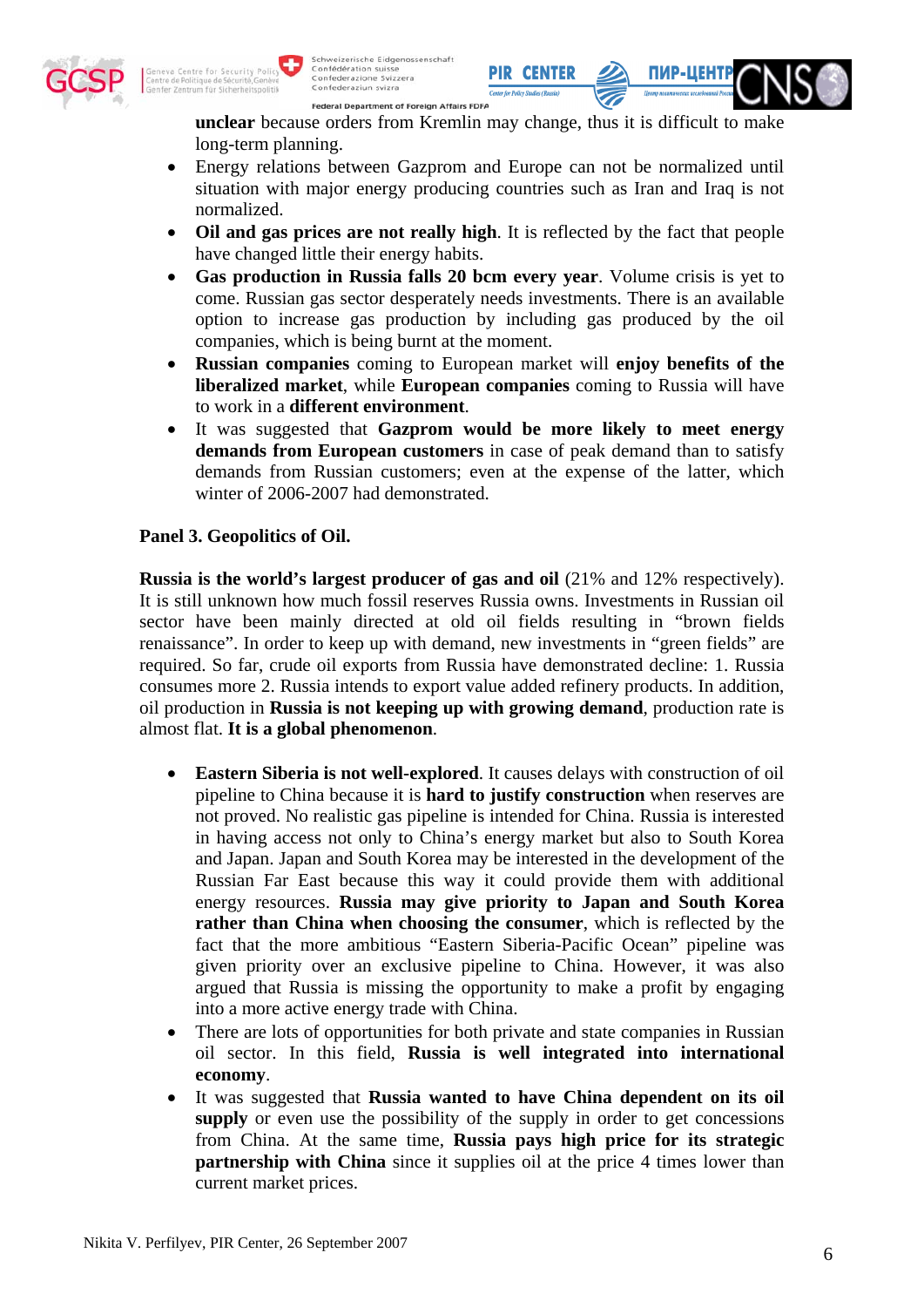



• **Russia is eager to be a transit country for oil and gas exports to Europe** but does not want to have the same kind of intermediaries in its energy relations with China. Now Russia is **limited in its exports choices,** but, once it builds up more flexible export infrastructure, **it will be more assertive** to use oil and gas re-direction as a tool to extract concessions.

**PIR CENTER** 

- **Security of energy infrastructure in Russia is guaranteed by the Russian state**. Far more serious problem is the **aging infrastructure,** which results in an enormous number of leaks and industrial accidents even without a terrorist attack. If a **terrorist attack** occurred in **the Bosporus Straight, 2.4 mln barrels would be taken off the marke**t. Oil prices could easily skyrocket to **US \$100 per barrel**.
- **More than half of Russia's oil is produced by private companies**. It explains why oil sector is a much calmer sector than that of gas. The future of Russian oil industry is consolidation as is the case everywhere else in the world.
- **Russian tax regime is one of the most confiscatory regimes in the world**. When price for barrel of oil exceeds \$25, all revenues above that figure go to the state.

During the panel a question was raised about the **YUKOS case.** In the opinion of one of the panelists, the conflict between state and business in Russia was provoked by a bright and talented person from the top of the Soviet establishment. Khodorkovsky decided that since he was richer than the first political figures he could be the boss. But the times of anarchy when government could be bought and sold were already over. **Khodorkovsky's attempts had repercussions for all businessmen in Russia, putting business and even democracy in Russia in danger**.

**Session 3. Energy and Global Security: Are Cooperative Approaches at All Possible?** 

**Depending on which end of the supply chain you stand, you are not going to find the same things cooperative**. No wonder that ideas to create a gas cartel were viewed by consumer-countries as an aggressive move of producer-countries.

**U.S.-Russian Cooperation:** Despite the cool-down in U.S.-Russia relations, cooperation in nuclear energy is developing. There are opportunities for joint ventures both in Russia and third countries. Cooperation can also evolve in innovative technologies and reactors. Any such projects should envision **equal participation,** including an equal cost splitting. Cooperation should have **financial but not political basis**. The U.S. market is very lucrative for Russia. Educational projects can also be organized in a more multilateral framework in order to meet demands mandated by the nuclear renaissance and find solution to the aging of scientists in nuclear design and research and development.

• Russia can play a positive role as it did in the case of North Korean money transfer. It could be more active while negotiating with Iran. However, Russia is unlikely to provide free assistance. In the case of North Korea, it would rather construct nuclear power plant in the Far East than supply reactors to DPRK.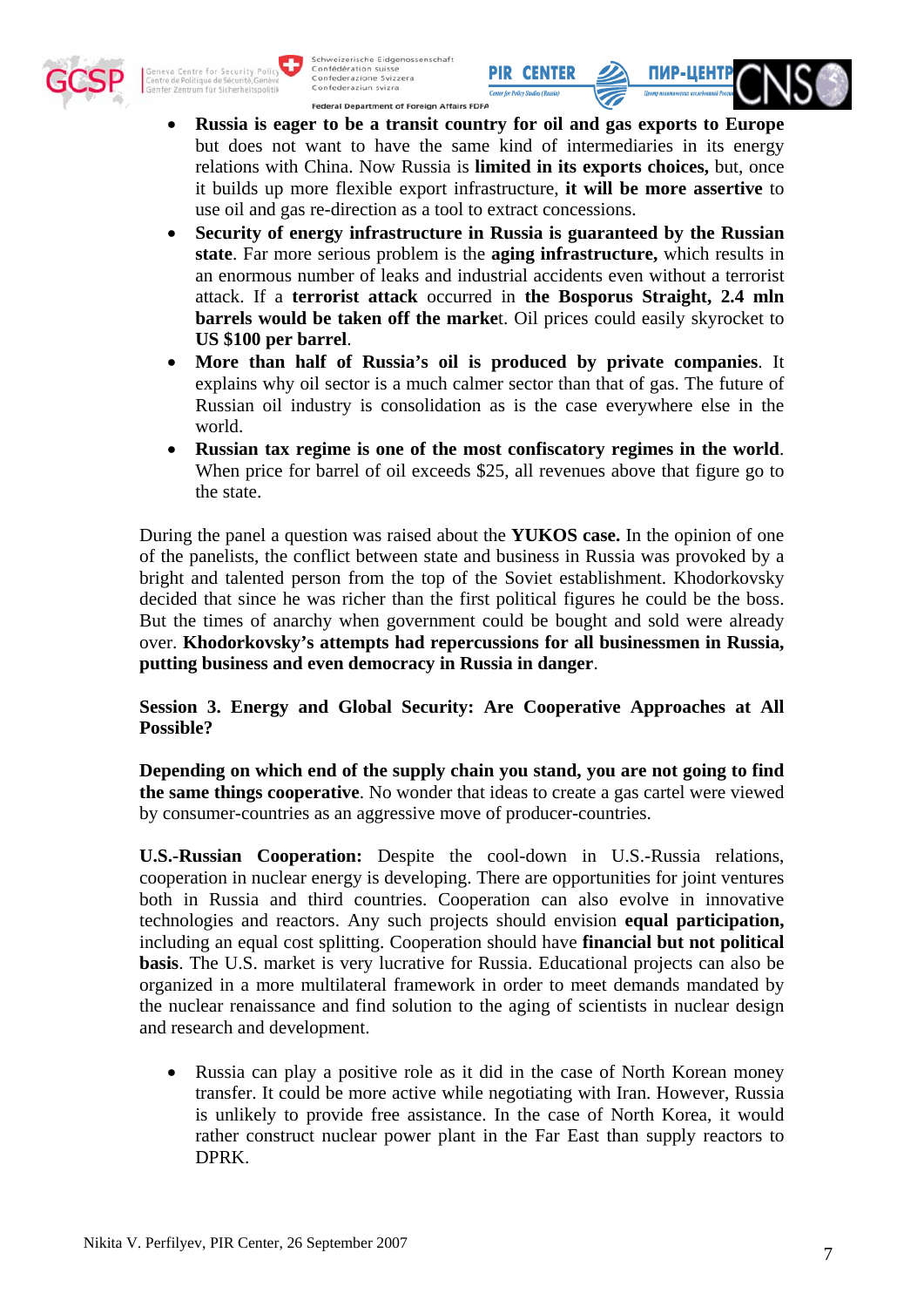

Schweizerische Eidgenossenschaft<br>Confédération suisse<br>Confederazione Svizzera<br>Confederaziun svizra

Federal Department of Foreign Affairs FDFA

**Assurance of Supply:** Nuclear autarky in a globalized world is a phantom. New division in nuclear classes is represented by haves and have-nots in terms of technology. Should fuel assurances be viewed as another way to limit the club of haves? It was suggested that **consensus should be established that assurance of supply is a good thing while proliferation of enrichment technologies is a bad thing**. It was argued that consensus on the later point is impossible to get as it will be regarded as infringement of the article IV: **additional limitations may further destabilize nonproliferation regime**.

**PIR CENTER** 

**ПИР-ЦЕНТ** 

- There's a chance that NTI proposal on nuclear fuel reserve would be met with an equal **money contribution on the U.S. side and material contribution on the Russian side** because Russian export laws allow entrusting the IAEA to decide on who receives the material (in Australia, Canada and the U.S. governments have final decision on who receives the material).
- Fuel bank proposal is unlikely to solve Iranian problem, but it can help to mitigate such problem in future by providing a backup plan. In this respect, **fuel reserve can be a "diagnostic regime"**.
- Fuel bank under **international control is a safeguard against a cartel-like behavior** of fuel suppliers. It can be a contributive element to the security of supply. Fuel bank allows a win-win situation for the U.S. and Iran.
- Imposition of **additional conditionality** to get access to fuel reserve may **negatively influence nonproliferation regime** because countries that joined the NPT as non-nuclear parties have already accepted strict limitations. In this respect, a requirement for **adoption of the Additional Protocol might also have negative consequences**.
- From the nuclear industry perspective, assurance of supply should be an **addition to traditionally effective market** and not violate it. Idea to have fuel reserves in **many locations** (a number of fuel banks or too large reserve) may **interfere with market**. Original **NTI proposal** envisioned a reserve of one core load meaning 50-60 metric tons with 4.9% LEU, but it could not be enough for a country that has multiple nuclear reactors.
- A potential customer state for **fuel reserve** must have **trusted nonproliferation record**. How would the determination of whether a potential customer state is "in good standing" in meeting its nonproliferation obligations be made? Would this be a Board of Governors decision, the Director General's decision, or might a special panel made up of representative member states' designated arbitrators make the determination? Some states may require that the release mechanism be established and that preapproved drawing rights be considered and guaranteed before they are willing to rely on such provisions as a back up to fuel imports.
- **Pricing**: One approach that would guarantee market stability and predictability for customers would be **to fix the price for the reserve's LEU** at the price contained in the existing contract that is not being fulfilled. If the contract price is significantly below market value, it might create challenges for the Agency to replenish the reserve and member states may be called on to make up the differences between contract price and real time market prices, but it would prevent states from manufacturing a commercial supply dispute in hopes of obtaining a more favorable price from the Agency's reserve.
- **Fabrication**: If a state has a fuel import contract in place, **fabrication will typically be included in that contract**, likely at a different facility than the